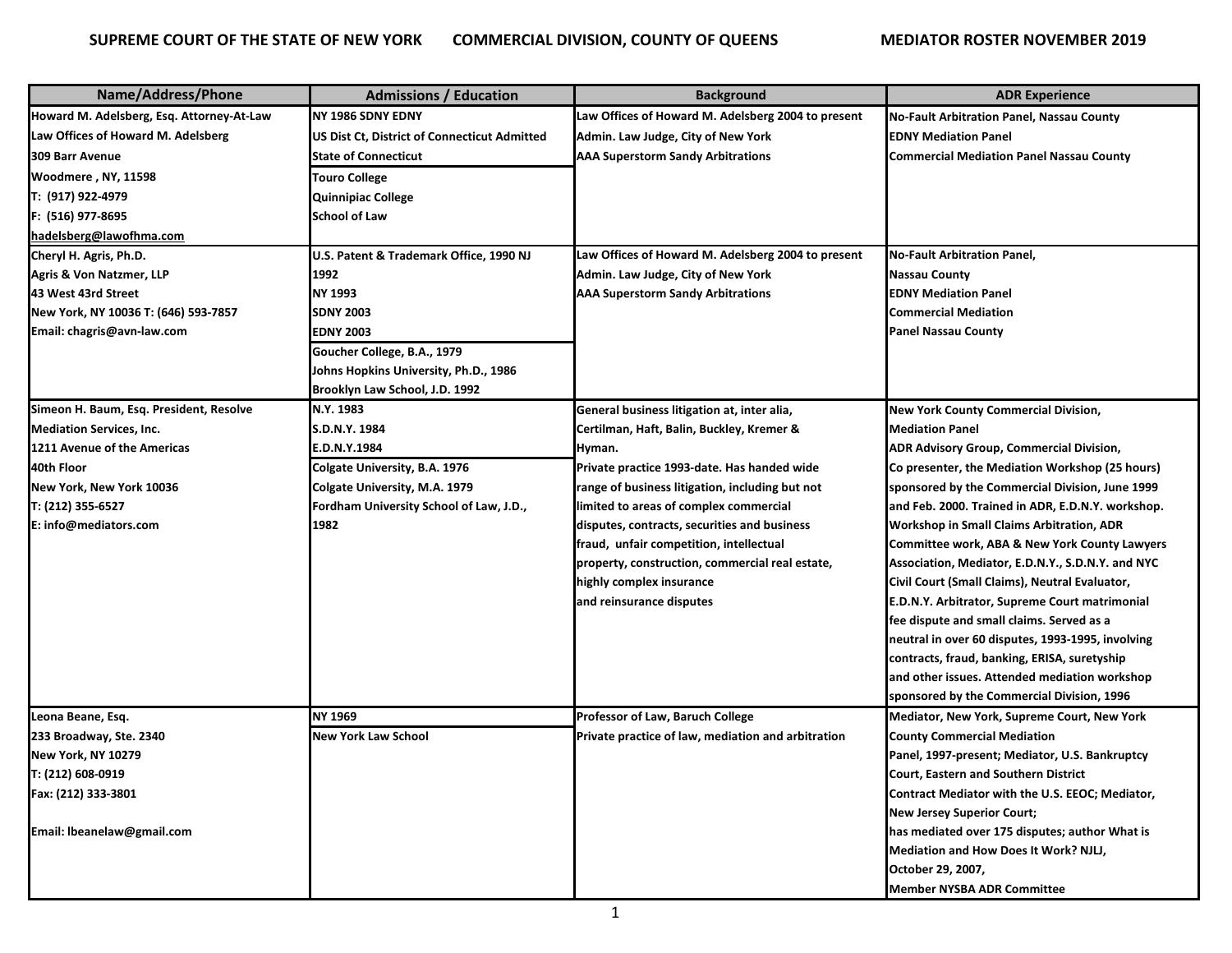| Name/Address/Phone                  | <b>Admissions / Education</b>                  | <b>Background</b>                                      | <b>ADR Experience</b>                                     |
|-------------------------------------|------------------------------------------------|--------------------------------------------------------|-----------------------------------------------------------|
| Harvey E. Benjamin                  | <b>NY 1964</b>                                 | Partner, Proskauer Rose;                               | AAA, Essential Mediation Skills for the New               |
| 12 West 72nd Street                 | FL (inactive)                                  | <b>Executive Counsel and Senior Vice President,</b>    | Mediator, NY 2014; AAA Arbitration Awards:                |
| New York, NY 10023                  | <b>US Southern and Eastern District Courts</b> | <b>National Basketball Association,</b>                | Safeguarding, Deciding & Writing Awards, 2013;            |
| T: (212) 501-0434                   | Columbia Law School, LLB, 1964 (Cum            | Areas of Expertise: Acquisitions, Accounting,          | <b>AAA Arbitration Fundamentals and</b>                   |
| E: harveybenj@gmail.com             | Laude)                                         | Finance, Insolvency/Bankruptcy,                        | Best Practices for New AAA Arbitrators, 2013.             |
|                                     | Queens College, BS, 1961 (Accounting)          | Licensing and Media, Retail Development, Sports.       | AAA Large, Complex Commercial Case Panel                  |
| Natalie Bordeaux, Esq.              | <b>NY 2007</b>                                 | Solo Practice 2010 to present                          | <b>New York Peace Institute</b>                           |
| 80-40 Lefferts Blvd #1F             | <b>Connecticut 2006</b>                        | Associate General Counsel Fidelis Co, NY 2006-2010     | <b>Nassau County</b>                                      |
| Kew Gardens, NY 11415               | St. John's University School of Law 2006       |                                                        | <b>Commercial Division Mediation Panel</b>                |
| T: (347) 489-9391                   | Pace University BA 2003                        |                                                        |                                                           |
| Email: nataliejbordeaux@gmail.com   |                                                |                                                        |                                                           |
| Lisa Brogan, Esq.                   | <b>NY 1983</b>                                 | 26 year career as both a litigator (Dechert 1982-1985; | <b>Supreme Court of the State of New York</b>             |
| 565 Plandome Road, Suite 157        | S.D.N.Y. 1983 E.D.N.Y. 2009                    | Frankfurt Garbus Klein & Selz 1985-1988) and           | <b>Commercial Division Mediation Panels for New York,</b> |
| Manhasset, NY 11030                 | Georgetown University BA 1979                  | in-house counsel (Bafill Construction Corp. 1988-1996; | <b>Westchester and Suffolk Counties</b>                   |
| T: (516) 672-3851                   | Fordham University School of Law, J.D., 1982   | Mark Ross & Co., Inc. 1996-2008) with expertise in a   | <b>New Jersey Courts Civil Mediation, Statewide</b>       |
| E: lisa@lisabrogan.com              | Cornell University ILR School, Certificate in  | broad range of commercial, contract and employment     | SEIU Local 32 BJ and Realty Advisory Board                |
|                                     | Labor Arbitration, (completion expected        | matters. Established private ADR practice in January   | <b>Employment Mediation Panel Cornell Employment</b>      |
|                                     | <b>Summer 2010)</b>                            | 2009 and handle wide range of matters, including       | <b>Mediation Panel Certified Mediator,</b>                |
|                                     |                                                | employment, labor and workplace disputes; complex      | <b>Community Mediation Services, Jamaica NY</b>           |
|                                     |                                                | commercial cases; intellectual property;               | <b>Volunteer Lawyers for the</b>                          |
|                                     |                                                | entertainment; construction and more.                  | Arts Mediate Art Program                                  |
|                                     |                                                |                                                        | Part 137 Fee Dispute Program, New York County             |
|                                     |                                                |                                                        | <b>Grievance Mediation Committee, Nassau County Bar</b>   |
|                                     |                                                |                                                        | <b>Association</b>                                        |
| Robert H. Brown, Esq.               | N.Y. 1995                                      | Robert H. Brown, P.C., 2007-present, focusing          |                                                           |
| 108-18 Queens Blvd. 4th Fl., Ste 1A | EDNY 1996; SDNY 1996; NDNY 2000                | on commercial litigation and real estate/business      |                                                           |
| Forest Hills, NY 11375              | WDNY 2000; NJ 1995; U.S. Dist. NJ 1995         | law; Senior Associate, Helfand & Helfand 2000-2007;    |                                                           |
| T: (718) 261-6991                   | Hofstra University, B.A. 1988                  | Senior Associate, Helfand & Helfand 2000-2007;         |                                                           |
| Fax: (718) 575-6990                 | Brooklyn Law School, J.D. 1995                 | Managing attorney, Kazlow & Kazlow, P.C.,              |                                                           |
| Email: info@rhbrownlaw.com          |                                                | 1996-2000.                                             |                                                           |
| Lonnie Coleman, Esq.                | <b>NY 1989</b>                                 | 2006-Present Partner at Moomjian Waite & Coleman       | Fully compliant with requirements of Part 146 Rules       |
| Moomjian, Waite & Coleman, LLP      | <b>Conn. 1988</b>                              | <b>General Commercial Litigation, LLP</b>              | of the Chief Judge of the NY Supreme Courts               |
| 100 Jericho Quandrangle, Ste. 208   | <b>SDNY1989</b>                                | <b>Employment, Construction, Real Estate Internal</b>  | Comm. Div. ADR Program                                    |
| Jericho, NY 11753                   | <b>EDNY 1995</b>                               | Investigations (ethics employment, accounting)         | <b>Member Nassau County Commercial Division</b>           |
|                                     | <b>US Sup. Ct. 1993</b>                        | 1994-2006 Member, Kramer, Coleman, Watclar             | <b>Mediation Panel</b>                                    |
| T: (516-937-5900                    | JD New York University                         | & Lieberman, PC                                        |                                                           |
| Fax: (516) 937-5050                 | <b>MBA New York University</b>                 | 1988-1994 Pryor Cashman, LLP                           |                                                           |
| E: Lcoleman@mwcllp.com              | <b>BA - Queens College</b>                     |                                                        |                                                           |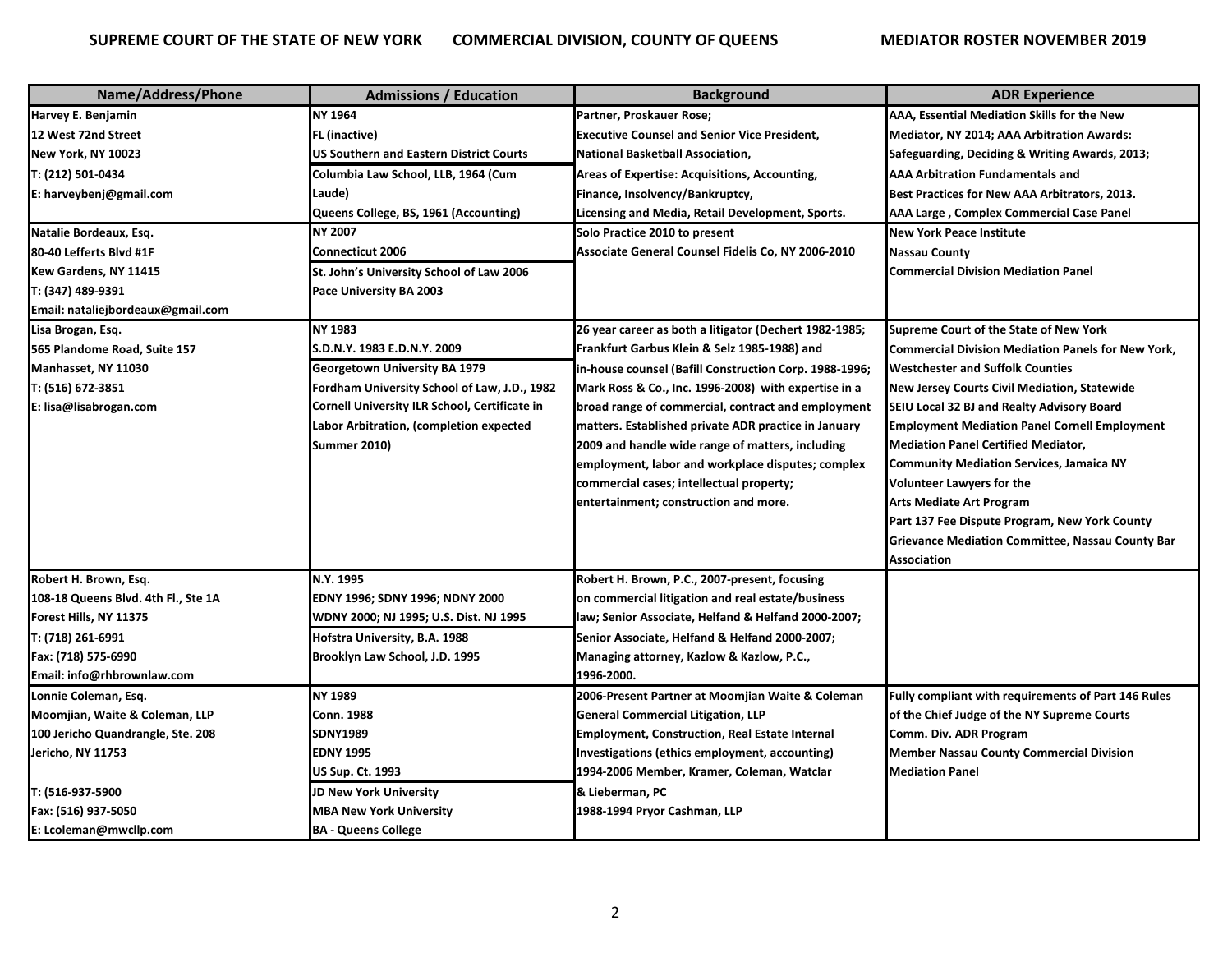| Name/Address/Phone               | <b>Admissions / Education</b>                      | <b>Background</b>                                      | <b>ADR Experience</b>                                |
|----------------------------------|----------------------------------------------------|--------------------------------------------------------|------------------------------------------------------|
| Ira Cure, Esq.                   | <b>NY 1984</b>                                     | <b>Private Practice Law and Mediation 2010-present</b> | <b>New York, Nassau and Westchester County</b>       |
| 161 Remsen Street                | NJ1989                                             |                                                        | <b>Commercial Division Mediation Panels</b>          |
| Apt 4C                           | <b>SDNY</b>                                        |                                                        |                                                      |
| Brooklyn, New York 11201         | <b>EDNY</b>                                        |                                                        |                                                      |
| T: (718) 237-3144                | <b>NDNY</b>                                        |                                                        |                                                      |
| C: (646)734-8456                 | <b>WDNY</b>                                        |                                                        |                                                      |
| Email: icure@nyc.rr.com          | <b>US Supreme Court</b>                            |                                                        |                                                      |
|                                  | <b>Brooklyn Law School 1983</b>                    |                                                        |                                                      |
| Linda M. Dardis, Esq.            | <b>NY 1999</b>                                     | Law Offices of Michael L. Kaplan 2001-present          | <b>SDNY Mediator Panel</b>                           |
| Law Office of Michael L. Kaplan  | <b>EDNY 1999</b>                                   | <b>Israel &amp; Kaplan LLP (1999-2001)</b>             | <b>NY County Commercial Division Mediation Panel</b> |
| 2911 Kings Highway               | <b>SDNY 1999</b>                                   |                                                        |                                                      |
| Brooklyn, NY 11229               | <b>US Supreme Court 2003</b>                       |                                                        |                                                      |
| T: (718) 377-0600                | <b>CUNY School of Law</b>                          |                                                        |                                                      |
| Email: nylaw.lmd.esq@gmail.com   | JD 1998                                            |                                                        |                                                      |
| Joseph DiBenedetto, Esq.         | NY 1971; SDNY 1972; EDNY 1972                      | JDB Mediation, LLC 2016 to present                     | <b>Commercial Division Mediation Panel NY County</b> |
| <b>JDB Mediation, LLC</b>        | 2ND Cir 1988; 3rd Cir 1994                         | Winston & Strawn, LLP, Partner 1970 -2016              | <b>EDNY Mediation Panel</b>                          |
| 380 Rector Place                 | 7th Cir 2008; Fed Cir 2002                         | Capital Commercial Litigation, State and Federal       |                                                      |
| New York, NY 10280               | St. John's University, BA (Honors)                 | <b>Courts, Multinational corporation</b>               |                                                      |
| T: (646) 236-2976                | St. John's University School of Law                | Capital Commercial Litigation, State and Federal       |                                                      |
| Email: jdibened@JDBMediation.com |                                                    | <b>Courts, Multinational corporation publicly</b>      |                                                      |
|                                  |                                                    | traded companies and closely held businesses.          |                                                      |
|                                  |                                                    | Contracts, business torts derivatives and class        |                                                      |
|                                  |                                                    | actions, insurance UCC, professional liability real    |                                                      |
|                                  |                                                    | estate and securities                                  |                                                      |
| Pamela Esterman, Esq.            | NY 1984                                            | Partner, Sive, Paget and Riesel, PC                    | NY and Westchester County Commercial Division        |
| Sive, Paget & Riesel, PC         | <b>NJ1984</b>                                      |                                                        | <b>Mediation Panels</b>                              |
| 560 Park Avenue, 15th Fl.        | Univ. New Hampshire 1979                           |                                                        | <b>SDNY, EDNY, NJ Court Mediation Panels</b>         |
| New York, NY 10022               | <b>SUNY College of Env. Science &amp; Forestry</b> |                                                        |                                                      |
| T: (646) 378--7212               | MS 1983                                            |                                                        |                                                      |
| Email: pesterman@sprlaw.com      | <b>Syracuse University School of Law 1983</b>      |                                                        |                                                      |
| Michael E Feldman, Esq.          | <b>NY 1969</b>                                     | Proskauer Rose LLP (1985-2010)                         | <b>NY County Commercial Division Mediation Panel</b> |
| c/o Proskauer Rose, LLP          | <b>SDNY 1971</b>                                   | Co-Chair Corporate Dept Executive Committee (2         | <b>AAA Panel</b>                                     |
| Eleven Times Square, Room 2408   | Brooklyn Law School, JD 1969                       | Terms); Established Hong Kong & Bejing Offices         |                                                      |
| New York, New York 10036-8299    | Queens College of the City University of New       | Co-Head of Firms Lodging and Gaming Practice Group     |                                                      |
| P: (212) 969-3260                | <b>York, BA 1966</b>                               | Tenzer Greenblatt, Fallan & Kaplan 1969-1985           |                                                      |
| C: (917) 693-3232                |                                                    | <b>Associate, then Partner</b>                         |                                                      |
| F: (212) 969-2900                |                                                    |                                                        |                                                      |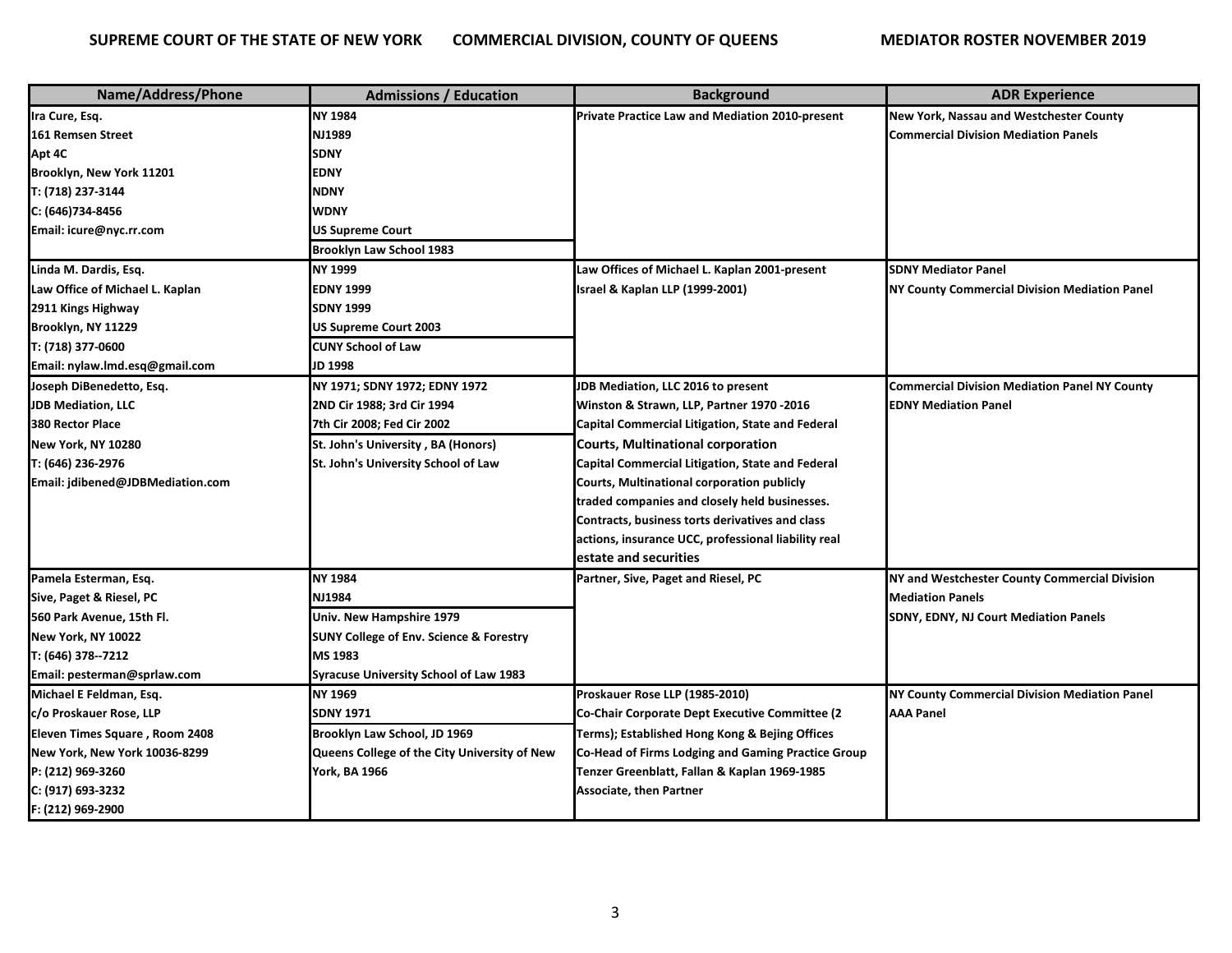| Name/Address/Phone                          | <b>Admissions / Education</b>          | <b>Background</b>                                    | <b>ADR Experience</b>                                     |
|---------------------------------------------|----------------------------------------|------------------------------------------------------|-----------------------------------------------------------|
| Hon. Anthony J. Fiorella, Jr.               | NY 1972; SDNY, EDNY 1978               | Retired Housing Court Judge Civil Court, City of     | <b>Resolution Part, Housing Court</b>                     |
| 525 E. 89Th Street, Apt 5A                  | Michigan 1968                          | New York. Bronx (1988-2003, 2011-2013);              | <b>Small Claims Arbitrator</b>                            |
| New York, New York 10128                    | USED Michigan 1968                     | Brooklyn (2004-2011); Manhattan (2003-2004)          | In compliance with the requirements of Part               |
|                                             | US District Court, DC - 1968           | Chief Law Assistant, Civil Court, City of New York   | 146 of the Rules of the Chief Administrative Judge.       |
|                                             | US Supreme Court - 1994                | Teaching: Hunter College, Yeshiva University and     | NY County Commercial Division Mediation Panel             |
|                                             | NYU School of Law                      | <b>Mary Mount Manhattan College</b>                  |                                                           |
|                                             | LLM 1978                               |                                                      |                                                           |
|                                             | U. Detroit School of Law 1966          |                                                      |                                                           |
|                                             | U Detroit PH.B. 1968                   |                                                      |                                                           |
| Gerard Fishberg, Esg.                       | NY 1972                                | Cullen & Dykman, LLP 1971 - present                  | <b>Commercial Division Mediation Panels for New York,</b> |
| Cullen and Dykman, LLP                      | <b>EDNY 1973</b>                       | <b>General Counsel, Village of Garden City</b>       | <b>Westchester, Nassau, Suffolk and Kings Counties</b>    |
| 100 Quentin Roosevelt Boulevard             | <b>SDNY 1973</b>                       |                                                      |                                                           |
| Garden City, New York 11530-4850            | 2nd Circuit 1975; US Supreeme Ct 1976  |                                                      |                                                           |
| T:(516)357-3700                             | Hofstra Univ., BA, 1968                |                                                      |                                                           |
| Fax: (516) 357-3792                         | St. John's Law School, JD 1971         |                                                      |                                                           |
| Email: gfishberg@cullenanddykman.com        |                                        |                                                      |                                                           |
| Erica B. Garay, Esq                         | EDNY 1979, SDNY 1979,                  | Meyer Suozzi English &                               | <b>AAA-Arbitrators - Commerical Complex Panel</b>         |
| <b>Garay ADR Services</b>                   | Cal 2987, ND Cal 1986, CD Cal 1987     | Klein, commercial litigation                         | <b>Commercial SDNY Mediation Roster,</b>                  |
| 157 Altessa Boulevard                       | 2nd Cir 1998, ED WUC 2000,             |                                                      | <b>Commercial Division Mediator Nassau County,</b>        |
| Melville, New York 11747                    | 3rd Cir 1992, Fed Cir 1998             |                                                      | Suffolk County, Westchester County and                    |
| T: (917) 514-2487                           | <b>SUNY Binghamton 1973</b>            |                                                      | <b>New York County</b>                                    |
| E: ebgaray@gmail.com                        | St. John's School of Law 1978          |                                                      |                                                           |
| Michael Graff, Esq.                         | N.Y. 1961                              | <b>Graff Dispute Resolution,</b>                     | NY County Commercial Division Mediation Panel             |
| <b>Graff Dispute Resolution</b>             | FL. 1983                               | private practice in law,                             | <b>SDNY Mediation Panel; FINRA Arbitrator;</b>            |
| 161 West 61stStreet New York, New           | S.D.N.Y. 1963                          | mediation and arbitration                            | <b>NY Contract Resolution Board</b>                       |
| York 10023-7450.                            | <b>Michigan State</b>                  |                                                      |                                                           |
| T: (917) 902- 7979 Fax (212) 246-6774       | University,                            |                                                      |                                                           |
| Email::mgraff@graffdisputeresolution.com    | B.S., 1956                             |                                                      |                                                           |
|                                             | Brooklyn Law School LLM, 1960          |                                                      |                                                           |
| Loretta M. Gastwirth, Esq.                  | New York Bar 1984                      | Employment:                                          | <b>American Arbitration Association</b>                   |
| Meltzer, Lippe, Goldstein & Breitstone, LLP | <b>SDNY 1984</b>                       | Simpson, Thatcher & Bartlett (1983-86) Parcher,      | <b>Nassau County Commercial Division Mediation Panel</b>  |
| <b>190 Willis Avenue</b>                    | <b>EDNY 1984, NDNY 2002</b>            | Arisohn & Hayes (1986-1987) Phillips                 |                                                           |
| Mineola, New York 11501                     | US Court of Appeals (2nd Cir) 1994     | Nizer, Benjamin, Krim & Ballon (1987-1991)           |                                                           |
| T: (516)747-0300                            | <b>Federal Circuit 2010</b>            | Meltzer Lippe, Goldstein & Breitstone (1993-present) |                                                           |
| Email: Igastwirth@meltzerlippe.com          | <b>US Supreme Court 1997</b>           |                                                      |                                                           |
|                                             | SUNY Albany 1978                       |                                                      |                                                           |
|                                             | Benjamin N. Cardozo School of Law 1982 |                                                      |                                                           |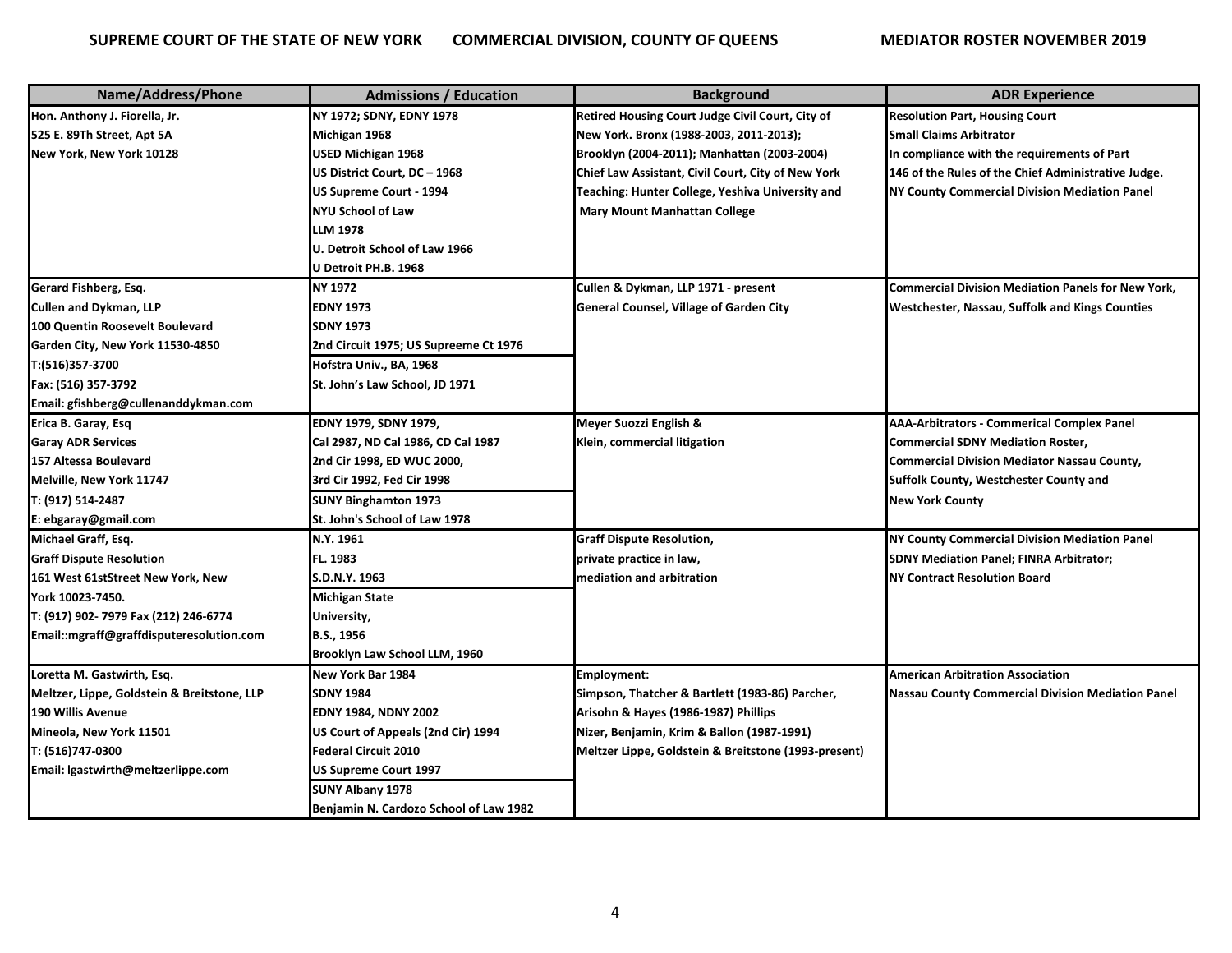| Name/Address/Phone                         | <b>Admissions / Education</b>                   | <b>Background</b>                                   | <b>ADR Experience</b>                                            |
|--------------------------------------------|-------------------------------------------------|-----------------------------------------------------|------------------------------------------------------------------|
| <b>Andrew Harris, Esq.</b>                 | NY; SDNY; EDNY                                  | Of Counsel Schlam, Stone & Dolan 2007-present       | In compliance with Part 146 of the Rules of the Chief            |
| Levitt & Boccio, LLP                       | Stanford Law School, JD 2004                    | Law Clerk, Hon. Shira A. Scheindlin, SDNY 2006-2007 | <b>Administrative Judge Commercial Division</b>                  |
| 423 W. 55th Street                         | Columbia University, PhD, Religion 2000         | Boies, Schiller & Flexner 2004-2006                 | <b>ADR Program</b>                                               |
| New York, New York 10019                   | Dartmouth College, BA 1990                      |                                                     |                                                                  |
| T: (212) 801-1104                          |                                                 |                                                     |                                                                  |
| Email: andrew.harris@related.com           |                                                 |                                                     |                                                                  |
| Andrew.Harris@levittboccio.com             |                                                 |                                                     |                                                                  |
| Hon. George Heymann                        | 2nd Dept 1975                                   | Judge of the Housing Court Brooklyn, New York 1991- | Small Claims Arbitrator 1988-1991                                |
| c/o Finz and Finz, PC                      | <b>US Sup. Ct. 1975</b>                         | 2011; Director Housing Legal Clerk, Woodside,       | In compliance with the requirement of Part 146                   |
| 410 East Jericho Tpke                      | 2nd Cir 1975                                    | New York 2015-present; Of counsel, Finz and Finz    | of the Rules of the Chief Administrative Judge                   |
| Mineola, New York 11501                    | <b>SDNY &amp; EDNY 1975</b>                     | 2011-present; Instructor, Paralegal Studies, Queens | <b>Commercial Division ADR Program</b>                           |
| T: (516) 433-3000                          | DC Ct. Appeals 1981                             | <b>College 1983-1999</b>                            |                                                                  |
| Email: gheymann118@gmail.com               | NY Law School 1974                              |                                                     |                                                                  |
|                                            | <b>SUNY Buffalo 1971</b>                        |                                                     |                                                                  |
|                                            | D.C. Court of Appeals 1981                      |                                                     |                                                                  |
| James Keneally, Esq.                       | <b>NY 1983</b>                                  | 2013- Present Harris, O'Brien St. Laurent &         | In Compliance with the requirements of Part 146                  |
| Harris, O'Brien, St. Laurent & Chaudry LLP | SDNY 1984                                       | Chaudry LLP, Partner, and Commercial Litigation.    | of the Rules of the Chief Administrative Judge                   |
| 111 Broadway, Suite 1502                   | EDNY 1992                                       | 2007-2013; Kelley Drye & Warren LLP: Partner,       | for conducting Mediation in the Commercial                       |
| New York, New York 10006                   | 2nd Cir 1992                                    | Specializing in white-collar criminal, civil        | <b>Division ADR Program</b>                                      |
| T: (212) 785-5552                          | <b>Supreme Court 2000</b>                       | and regulatory litigation and commercial litigation | NY County Commercial Dvision Mediation Panel                     |
| F: (212) 202-6206                          | <b>Stony Brook Univ. 1979</b>                   | 1988-2007 Buckwald & Kaurman; Associate and         | <b>SDNY Mediation Panel</b>                                      |
| E: jkeneally@harrisobrien.com              | <b>SUNY Buffalo Law School 1982</b>             | Partner, Spcializing in white-collar criminal       |                                                                  |
|                                            |                                                 | civil and regulatory litigation and regulatory      |                                                                  |
|                                            |                                                 | litigation and commerical litigation                |                                                                  |
|                                            |                                                 | 1986-1988; Summit, Rovins & Feldesman; Associate,   |                                                                  |
|                                            |                                                 | Specializing in commercial litigation               |                                                                  |
|                                            |                                                 | 1983-1986; Law Offices of Michal Siris; Associate,  |                                                                  |
|                                            |                                                 | Specializing in commercial litigation               |                                                                  |
| <b>Leonard M. Kessler</b>                  | NY 1974                                         | Law Office of Leonard M. Kessler, construction,     | <b>American Arbitration Association Large, Complex Construc-</b> |
| 72 Winchester Drive                        | <b>US District Court Southern District 1974</b> | environmental, business disputes, consumer          | tion Case Panel of Arbitrators, Member of the American Arbi-     |
| Manhasset, New York 11030                  | <b>US District Court Eastern District 1974</b>  | disputes, engineering, personal injury              | tration Association Panel of Commercial Arbitrators, Medi-       |
| T: (516) 987-9460                          | <b>Rutgers University, JD 1973</b>              |                                                     | ator for the NY State Supreme Court - New York County - Com-     |
| E: lenkessler@llenkessleradr.com           | <b>City Colelge of New York</b>                 |                                                     | mercial Division ADR Program, Mediator for the NY State          |
|                                            | <b>Grove School of Engineering</b>              |                                                     | Supreme Court - Kings County - Commercial                        |
|                                            | <b>Bachelors in Electrical Engineering 1970</b> |                                                     | Division ADR Program, Mediator for the NY State                  |
|                                            |                                                 |                                                     | Supreme Court - Nassau County - Commercial                       |
|                                            |                                                 |                                                     | Division ADR Program, Mediator for the US District Court,        |
|                                            |                                                 |                                                     | Eastern District of NY ADR Program, Mediator for                 |
|                                            |                                                 |                                                     | Nassau County Bar Association ADR Program,                       |
|                                            |                                                 |                                                     | Mediator for the United States Bankruptcy Court,                 |
|                                            |                                                 |                                                     | Southern District of New York Mediation Program,                 |
|                                            |                                                 |                                                     | Arbitrator for the District Court of Nassau County, NY           |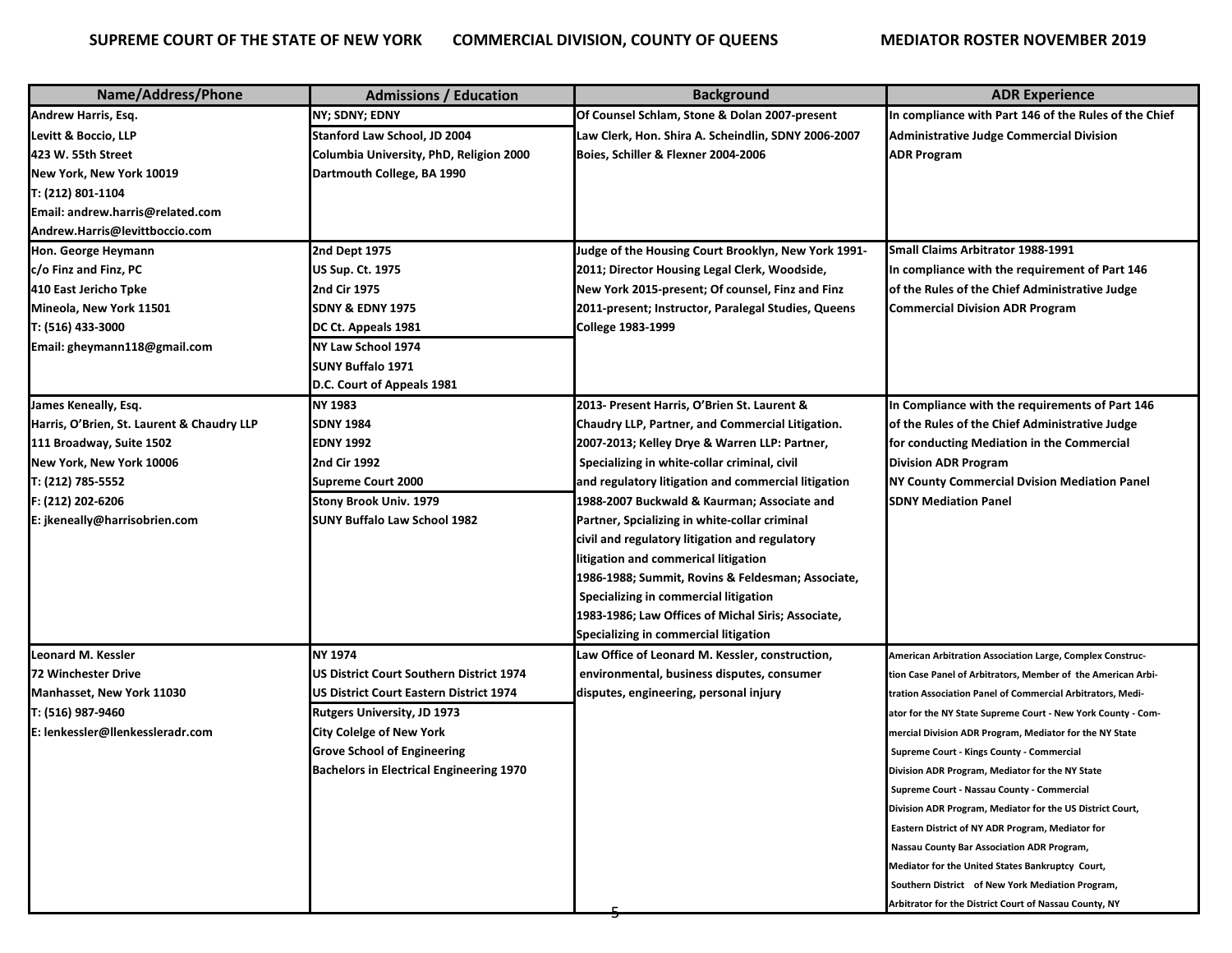| Name/Address/Phone                           | <b>Admissions / Education</b>                     | <b>Background</b>                                         | <b>ADR Experience</b>                                    |
|----------------------------------------------|---------------------------------------------------|-----------------------------------------------------------|----------------------------------------------------------|
| Andrew Kimler, Esq.                          | N.Y. 1979                                         | Partner, Vishnick, McGovern & Milizio, LLP 2000-          | Represented numerous parties in commercial               |
| Vishnick, McGovern & Milizio, LLP            | N.J. 1988                                         | present, specializing in commercial and employment        | mediations in New York County; trained as a volun-       |
| 3000 Marcus Avenue, Ste. 1E9                 | <b>U.S.2005</b>                                   | litigation; Associate/Partner, Seidman, Maiman,           | teer arbitrator in New York County. Mediated             |
| Lake Success, NY 11042                       | S.D.N.Y. 1981 E.D.N.Y. 1986                       | Morenstein & Kimler, 1985-2000; Author and Editor         | business and Partnership disputes in Queens County.      |
| T: (516) 437-4385                            | <b>U.S. Dist. NJ 1988</b>                         | of Criminal Practice and Evidence treatises, Matthew      | <b>Nassau County Commercial Division Mediation Panel</b> |
| Email: Akimler@vmmlegal                      | Queens College of the City of New York, B.A. 1974 | Bender, 1983 1985; Associate, Rothblatt,                  |                                                          |
|                                              | Ohio Northern University College of Law, J.D.     | Rothblatt & Seijas, 1979-1983.                            |                                                          |
| Robert La Reddola, Esq.                      | NY 1995; Conn. 1994                               | <b>Building Bridges Commercial Mediation 2016</b>         | In compliance with the requirements of Part 146 of       |
| <b>Building Bridges Commercial Mediation</b> | EDNY 1986; SDNY 1995                              | LaReddola, Lester & Assocs. Founding Partner since 2006   | the Rules of the Chief Administrative Judge for          |
| 600 Old Country Road, Suite 224              | US Ct. App. 2nd Cir. 2011                         | <b>Mazur Corp &amp; Rubin Associate</b>                   | conducting mediation in the Commercial ADR               |
| Garden City, New York 11350                  | St. John's University School of Law               | William F. Cosvhch Assocs. Engineer in Training           | Program                                                  |
| P: (516) 745-1951                            | <b>Manhattan College School of Engineering</b>    |                                                           |                                                          |
| F: (516) 357-0069                            |                                                   |                                                           |                                                          |
| E: rjl@llalawfirm.com                        |                                                   |                                                           |                                                          |
| Paul H. Levinson, Esq.                       | <b>Supreme Court United States 1986</b>           | District Attorney, Kings County (1977-1983)               | <b>Advocate at JAMS,</b>                                 |
| 260 Madison Avenue, 18th Fl.                 | US Ct. of Appeals (2nd Cir) 1986 (3rd Cir)        | Blodnick Schultz & Abramowitz (1984-1985)                 | AAA/ICDR and                                             |
| <b>New York, NY 10016</b>                    | SDNY 1980; EDNY 1980; NDNY 1992                   | Leavy, Rosensweig & Hyman, McLaughlin &                   | <b>NY Commercial Division Mediation Panel</b>            |
| T: (212) 448-1100                            | Northwestern University 1973                      | Stern (2000-present)                                      |                                                          |
| E: Plevinson@mclaughlinstern.com             | Columbia Law School 1977                          |                                                           |                                                          |
| Michael A. Levy, Esq.                        | Conn. 1967                                        | Partner Levy & Schneps PC, 1979-Present                   | <b>Mediation Rosters EDNY and</b>                        |
| Westerman Ball Ederer Miller Zucker &        | <b>NY 1968</b>                                    | Of Counsel, Westerman, Ball, Ederer, Miller               | <b>Nassau County Commercial</b>                          |
| <b>Sharfstein, LLP</b>                       | SDNY 1971; EDNY 1973:                             | & Schartstein, LLP                                        | <b>Division Mediation Panel</b>                          |
| 1201 RXR Plaza                               | USDC Conn 1991; US Court of Appeals               |                                                           | <b>Nassau County Supreme Court</b>                       |
| Uniondale, New York 11556                    | (2nd Cir) 2002                                    |                                                           | <b>DCM/ADR Mediation</b>                                 |
| T: (516) 622-9200                            | Univ of Connecticut 1964                          |                                                           | <b>NY County Commercial Division Mediation Panel</b>     |
| Email: mlevy@westermanllp.com                | Boston Univ. School of Law 1967                   |                                                           |                                                          |
|                                              | NYU School of Law LLM 1968                        |                                                           |                                                          |
| Richard E. Lutringer, Esq.                   | N.Y.                                              | <b>Full-Time Commercial Mediation Practice since 2008</b> | Member of Mediation Panels of : AAA, CPR, CEDR,          |
| <b>Offices of Richard Lutringer, Esq.</b>    | E.D.N.Y.                                          | following extensive international corporate legal         | FINRA, NADN, various NY and NJ courts, SDNY, EDNY,       |
| 45 Rockefeller Plaza, Suite 2000             | S.D.N.Y.                                          | service. Experienced as a mediator of commercial and      | <b>Bankruptcy.</b>                                       |
| New York, New York 10111                     | College of William and Mary, A.B., 1964           | corporate transactions including disputes involving       |                                                          |
| T: (917)830-7966                             | Conrell University, J.D., 1967                    | "business divorce" M & A, family business disputes,       |                                                          |
| Email: rlutringer@mac.com                    | University of Munich,                             | probate, trademark, franchise, employment, former         |                                                          |
|                                              | Civil Studies, 1968-1969                          | partner of Schiff Harden LLP, Morgan Lewis LLP,           |                                                          |
|                                              | University of Chicago, M.C.L., 1969               | Whitman & Parsons, LLP. Fluent in German                  |                                                          |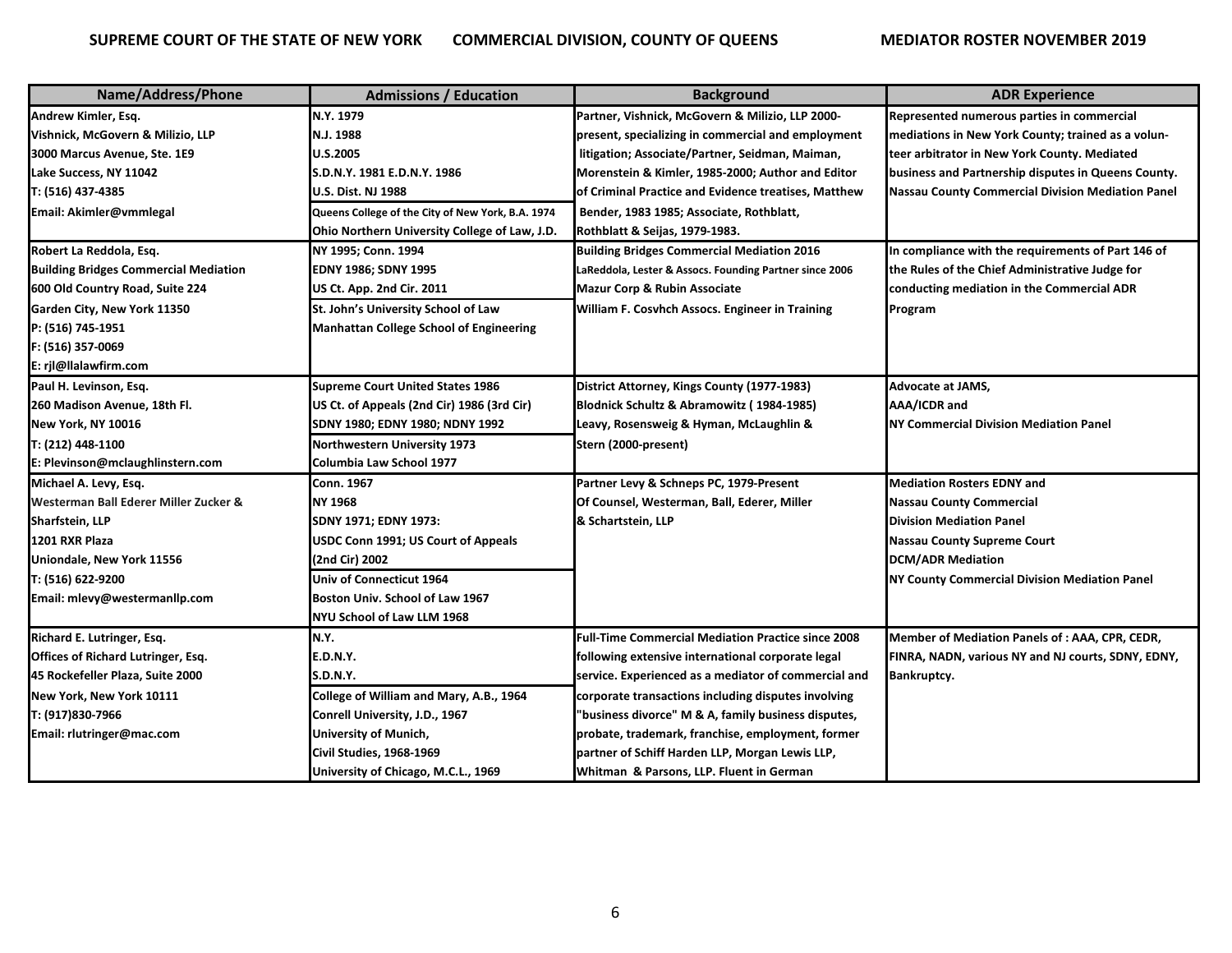| Name/Address/Phone                    | <b>Admissions / Education</b>               | <b>Background</b>                                     | <b>ADR Experience</b>                                    |
|---------------------------------------|---------------------------------------------|-------------------------------------------------------|----------------------------------------------------------|
| Peter Mastaglio, Esq.                 | N.Y. 1964                                   | Partner, Cullen and Dykman LLP, 1977 present,         | <b>Nassau County Commercial Division Mediation Panel</b> |
| <b>Cullen and Dykman LLP</b>          | <b>Mass. 1990</b>                           | Associate from 1969-1977; Staff Judge Advocate        |                                                          |
| 100 Quentin Roosevelt Blvd.           | EDNY 1971; SDNY 1971;                       | as Captain in the Marine Corp from 1966-1969;         |                                                          |
| Garden City, NY 11530                 | <b>NDNY 1992;</b>                           | specialized in the field of commercial litigation and |                                                          |
| T: (516) 357-3751                     | 2nd Cir. 1975; U.S. 1977                    | head of firm's commercial litigation section          |                                                          |
| Fax: (516)296-9155                    | U.S. Tax Court 1994                         |                                                       |                                                          |
| Email: pmastaglio@cullenanddykman.com | Manhattan College, B.A. 1963                |                                                       |                                                          |
|                                       | <b>New York University</b>                  |                                                       |                                                          |
|                                       | School of Law, J.D. 1966                    |                                                       |                                                          |
| Jonathan Mazer, Esq.                  | N.Y. 1994; N. J. 1995                       | Partner, Schlam, Stone and Dolan, Partner; Fox        | <b>EDNY Mediation Panel, EDNY Arbitration Panel</b>      |
| Schlam, Stone & Dolan, LLP            | U. S. Dist. N.J. 1995                       | Horan & Comerini LLP, January 2005-2008,              | <b>Commercial Division New York County and Nassau</b>    |
| 26 Broadway                           | E.D.N.Y. 1995 S.D.N.Y. 1995                 | Associate 2002-2004; Associate at Baden Kramer        | <b>County Mediation Panels</b>                           |
| New York, NY 10004                    | 2nd Cir. 2006                               | Huggman & Brodsky, P.C., 1994-2002, practice in       |                                                          |
| T: (212) 344-0280                     | 4th Cir. 2004                               | commercial litigation, complex commercial disputes    |                                                          |
| e: Jmazer@schlamstone.com             | <b>U.S. 2006</b>                            | for domestic and international clients                |                                                          |
|                                       | S.U.N.Y. Binghamton, B.A. 1990;             |                                                       |                                                          |
|                                       | New York University Graduate School of Arts |                                                       |                                                          |
|                                       | and Science, M.A. 1992                      |                                                       |                                                          |
|                                       | New York University School of Law, JD 1994  |                                                       |                                                          |
| Patrick Michael McKenna, Esq.         | NY 1977, Fla 1978; 2nd Cir 1982,            | Partner McKenna & Schneier 1977-present               | <b>Nassau County Commercial Division Mediation Panel</b> |
| 10 Adair Court                        | 11th Cir 1982, US Tax Court 1982            |                                                       |                                                          |
| Malverne, New York 11565              | EDNY 1977, SDNY 1977,                       |                                                       |                                                          |
| Phone: (516) 561-7766                 | So. Dist. Fla 1982                          |                                                       |                                                          |
| Fax: (516)561-7793                    | BA U. Mass at Amherst 1970, MA Geo          |                                                       |                                                          |
| Cell: 516-314-9018 email:             | Washington Univ. 1975,                      |                                                       |                                                          |
| Pmck@mckennaadr.com                   | JD SUNY Buffalo Law School 1976             |                                                       |                                                          |
| Barbara A. Mentz, Esq.                | N.Y. 1974; N.J. 1985; S.D.N.Y. 1974         | Associate General Counsel and Principal, Deloitte &   | Mediation and advocacy training through the New          |
| 140 W. 86th St.                       | E.D.N.Y. 1974; D.N.J. 1986; 2nd Cir. 1974   | Touche USA LLP, February 1988 June 2007;              | York State Bar Association, SDNY Mediation Panel         |
| New York, NY 10024                    | 3rd Cir. 1983; U.S. 1977                    | General Attorney, CBS, Inc., July 1986-January        |                                                          |
| T: 212-595-9127                       | <b>University of Kansas,</b>                | 1988; Partner, Hall, McNichol, Hamilton and Clark,    |                                                          |
| Email: bmentz@mentz.org               | <b>B.A. 1965</b>                            | October 1979-June 1986; Senior Associate,             |                                                          |
|                                       | University of Notre Dame, J.D. 1973         | Forsyth, Decker, Murray & Hubbard; Associate,         |                                                          |
|                                       |                                             | Sullivan & Cromwell, August 1973-August 1977;         |                                                          |
|                                       |                                             | practice include commercial litigation,               |                                                          |
|                                       |                                             | SEC and regulatory litigation, securities law, and    |                                                          |
|                                       |                                             | antitrust litigation.                                 |                                                          |
| Theodore Nussbaum, Esq.               | NY 1961                                     | Private Practice 1985 to present                      | Kings County Commercial Division Mediation Panel         |
| 125 East 64th St                      | <b>Brooklyn Law School</b>                  |                                                       | <b>SDNY Mediation Panel</b>                              |
| #4                                    |                                             |                                                       |                                                          |
| New York, New York 10065-7041         |                                             |                                                       |                                                          |
| T: (929) 855-1915                     |                                             |                                                       |                                                          |
| Email: tednussbaum@outlook.com        |                                             |                                                       |                                                          |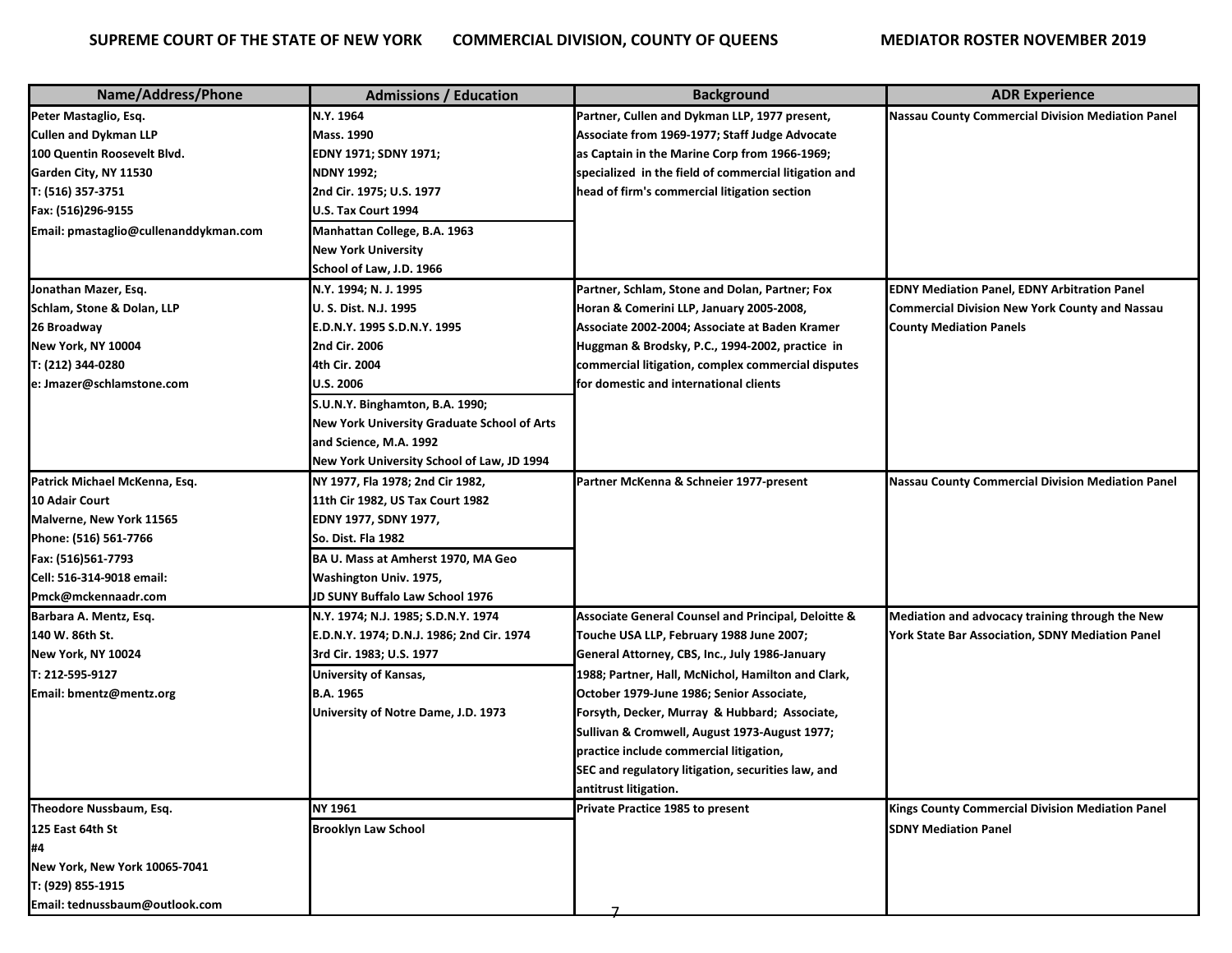| Name/Address/Phone                  | <b>Admissions / Education</b>                  | <b>Background</b>                                     | <b>ADR Experience</b>                                  |
|-------------------------------------|------------------------------------------------|-------------------------------------------------------|--------------------------------------------------------|
| Robert W. Piken, Esq.               | N.Y. 1972; US 1984                             | Clerk of the Appellate Division, Departmental Com-    |                                                        |
| Piken & Piken                       | 2nd Cir. 1983; SDNY 1974; EDNY 1974;           | mittees for Court Administration, 1971 1972;          |                                                        |
| 630 Third Avenue, 7th Floor         | U.S. Tax Court 2000                            | partner, Piken & Robbins (later Piken & Piken), 1972- |                                                        |
| New York, NY 10017                  | <b>Boston University,</b>                      | 1983; Partner, Robert W. Piken, d/b/a Piken & Piken,  |                                                        |
| T: (212) 682-5522                   | College of Business Administrations, B.S. 1968 | 1984-present, specializing in corporate and com-      |                                                        |
| Fax: (212) 682-5542                 | Boston University School of Law, J.D. 1971     | mercial litigation, real real estate transactions,    |                                                        |
| Email: rwp@pikenandpiken.com        |                                                | estate planning, matrimonial law, personal injury.    |                                                        |
|                                     |                                                | inusrance law, debtors and creditors, New York York   |                                                        |
|                                     |                                                | City taxi cab industry                                |                                                        |
| Charles Platto, Esq.                | New York 1970 New Hampshire and                | Cahill, Gordon & Reindel 1971-1991                    | <b>NY County Commercial Division Mediation Panel</b>   |
| 1020 Park Avenue, Ste 6B            | Vermont 1992                                   | <b>Law Offices of Charles Platto</b>                  |                                                        |
| New York, NY 10028-6330             | University of                                  | Wiggin & Dana                                         |                                                        |
| T: (212) 433-0579                   | Pennslyvania 1966 University of Michigan       |                                                       |                                                        |
| Email: cplatto@plattolaw.com        | Law School 1969                                |                                                       |                                                        |
|                                     | NYU Law School LLM 1974                        |                                                       |                                                        |
| Michele S. Riley, Esq.              | NY 1981                                        | Independent Mediator and Arbitrator, 2001-present;    | NY County County Commercial Division Mediation         |
| 12 E. 86th Street, #309             | <b>SDNY 1979</b>                               | Adjunct Faculty, Columbia University, (i)             | Panel. Arbitrator and mediator of commercial           |
| New York, NY 10028                  | EDNY 1979                                      | International Center for Cooperation and Conflict     | business disputes, handling disputes in all aspects of |
| P: (212) 288-2931                   | B.A., Rutgers University 1975 (Douglass        | Resolution, 2006-present, and (ii) Master's Degree    | commercial law including contracts, financings,        |
| rileyadr@yahoo.com                  | College); M.A., Yale University; M.A., East    | Program in Negotiation and Conflict Resolution,       | securities, employment, real estate, distributor/      |
|                                     | Asian Studies, 1976, J.D., Georgetown Uni-     | 2010- present; Of Counsel, O'Sullivan Graev &         | franchising, and consulting arrangements. Fellow,      |
|                                     | versity; Professional Certificate in Dispute   | Karabell, LLP (now O'Melveny & Myers LLP),            | Chartered Institute of Arbitrators (FCIArb). Member    |
|                                     | Resolution, New York University, Center for    | 1998-00; General Counsel, Toyota Motor                | of AAA National Roster of Neutrals, serving on its     |
|                                     | Finance, Law and Taxation 2003.                | Corporate Services of North America, Inc.,            | mediation and arbitration panels, as well as a me-     |
|                                     |                                                | 1992-97; Associate, Reboul, MacMurray, Hewitt,        | diator in its Storm Sandy Mediation Program. Mem-      |
|                                     |                                                | Maynard & Kristol (now Ropes & Gray LLP),             | ber of Banking, Accounting and Financial Services,     |
|                                     |                                                | 1984-91; Foreign Associate Nagashima &                | Cross- border Disputes, Franchise, and New York City   |
|                                     |                                                | Kojima, 1982-84; Foreign Associate, Sato &            | Panels of Distinguished Neutrals of the International  |
|                                     |                                                | Tsuda, 1981-82; Associate, Layton & Sherman           | Institute of Conflict Prevention and Resolution (CPR). |
|                                     |                                                | (now Jones Day), 1979-81.                             | Actively serves as mediator and /or arbitrator for     |
|                                     |                                                |                                                       | FINRA, U.S. District Courts for SDNY and EDNY, Storm   |
|                                     |                                                |                                                       | Sandy insurance panel. Also serves as an arbitrator    |
|                                     |                                                |                                                       | and mediator of Unified Court System Part 137          |
|                                     |                                                |                                                       | Program.                                               |
| Albert Rizzo. Esa.                  | <b>NY 1988</b>                                 | Law Office of Albert Rizzo, 1996-Present              | Law Offices of Albert Rizzo, PC 1996 to present        |
| 601 Lexington Ave., 20th floor      | <b>SDNY 1989</b>                               |                                                       | <b>Adjunct Professor NYU School of Continuing</b>      |
| New York, NY 10022                  | <b>EDNY 1989</b>                               |                                                       | <b>Professional Studies</b>                            |
| T: (212) 679-5799 F: (212) 679-5766 | NDNY 1990                                      |                                                       | Jacobs, Persinger & Parker, 1987-1996                  |
| Email: arizzo@rizzolawoffices.com   | <b>US Supreme Court 1999</b>                   |                                                       | <b>NY County Commercial Division Mediation Panel</b>   |
|                                     | Fordham University 1984                        |                                                       |                                                        |
|                                     | Fordham University School of Law 1987          |                                                       |                                                        |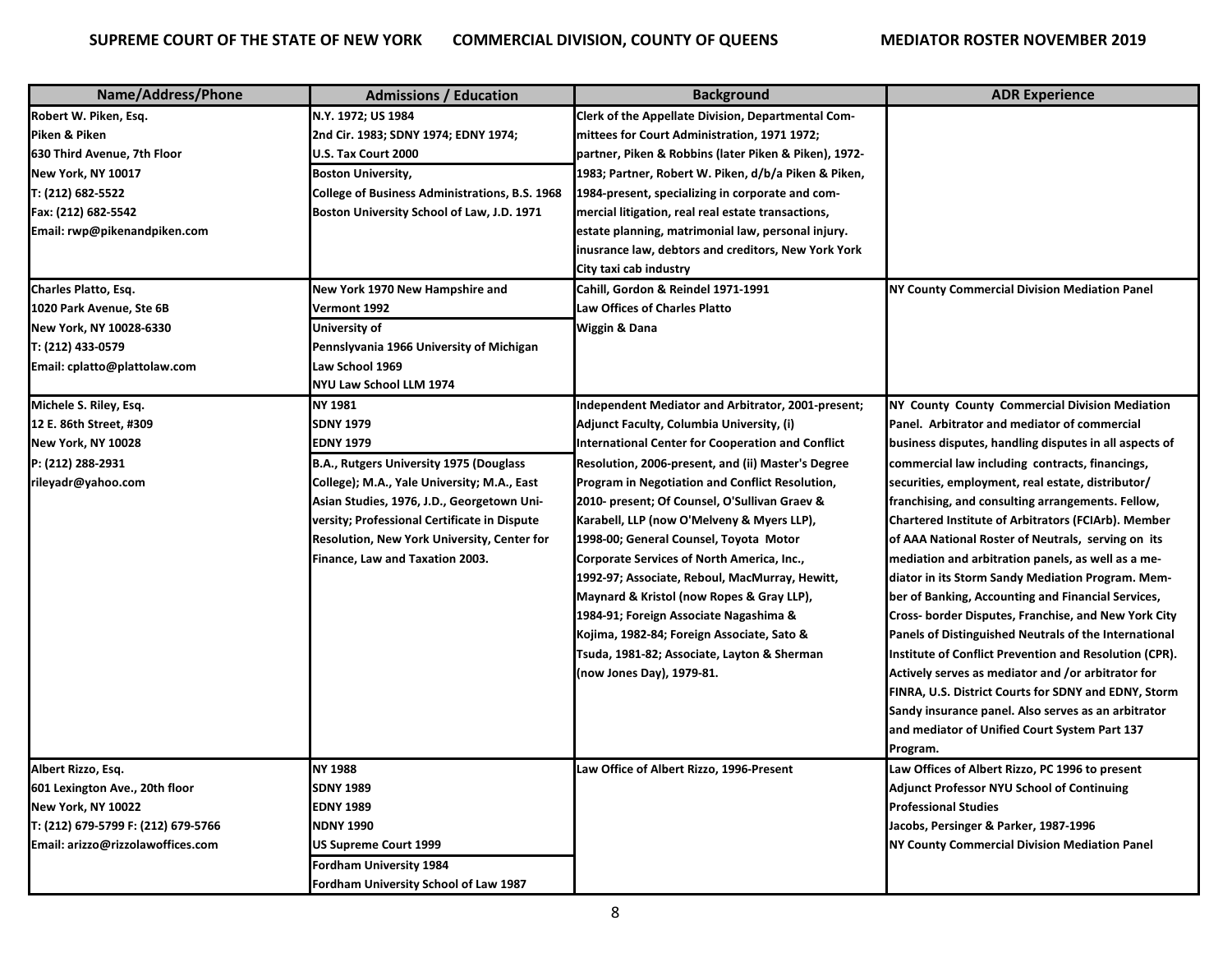| Name/Address/Phone                  | <b>Admissions / Education</b>               | <b>Background</b>                                        | <b>ADR Experience</b>                                |
|-------------------------------------|---------------------------------------------|----------------------------------------------------------|------------------------------------------------------|
| Oliver Rosengart, Esq.              | NY 1967                                     | Part time private practice as an arbitrator and me-      |                                                      |
| 60 Pineapple Street                 | City College of New York, B.S. 1964         | diator, 2006-present; Assistant Attorney General,        |                                                      |
| Brooklyn, NY 11201                  | New York University School of Law J.D. 1967 | New York State Department of Law, 1981-2006;             |                                                      |
| T:(718)643-1169                     | Union Graduate School PhD, 1976             | Patent attorney, 1980-1981; Psychotherapist, 1973-       |                                                      |
| Fax: (718) 643-1169                 |                                             | 1980; Assistant Professor, New York University           |                                                      |
| Email: Ollie@Rosengart.com          |                                             | School of Law 1970-80, Staff Attorney, MFY legal         |                                                      |
|                                     |                                             | Services 1967-1970; Associate in a small firm, 1967,     |                                                      |
|                                     |                                             | <b>Construction &amp; Large Parties</b>                  |                                                      |
| ROSSI, THOMAS J., Esq.              | N.Y.: 1986                                  | More than 30 vears of practice with the                  | In compliance with the requirements of Part 146 of   |
| Rossi Crowley Sancimino & Kilgannon | St. John's Law School, .ID, 1985            | following law firms:                                     | the Rules of the Chief Administrative Judge for con- |
| 42-24 235 STREET                    | Fordham University, BA, 1982                | Rossi Crowley Sancimino & Kilgannon -                    | ducting mediation in the Commercial Division ADR     |
| DOUGLASTON, NY 11363                |                                             | Partner (2002-present)                                   | Program.                                             |
| Phone:718-428-9180                  |                                             | Canfield, Venusti, Madden & Rossi -                      | • Member - AAA Panel of Commercial & Construction    |
| E-mail: trossi@rcsklaw.com          |                                             | Partner (1989-2002); Associate (1985 - 1988)             | Mediators and Arbitrators (1989-present)             |
|                                     |                                             | Practice areas includc:                                  | • Member - New York County Commercial Division       |
|                                     |                                             | • Construction & Design - Represent contractors,         | Panel (2002-2012) (2019-present)                     |
|                                     |                                             | owners, sureties, insurers, and design professionals     |                                                      |
|                                     |                                             | in construction and design matters, prosecution and      |                                                      |
|                                     |                                             | defense of claims and drafting and negotiating           |                                                      |
|                                     |                                             | contracts.                                               |                                                      |
|                                     |                                             | • Real Estate - Represent owners and real estate         |                                                      |
|                                     |                                             | business entities in disputes concerning sales, leasing, |                                                      |
|                                     |                                             | mortgages, and valuations. Represent title insurance     |                                                      |
|                                     |                                             | companies and insureds in title claims litigation.       |                                                      |
|                                     |                                             | Handle transactional real estate matters related to      |                                                      |
|                                     |                                             | commercial and residential sales/purchases, financing    |                                                      |
|                                     |                                             | and leasing.                                             |                                                      |
|                                     |                                             | • Labor & Employment - Prosecute and defend claims       |                                                      |
|                                     |                                             | of employment discrimination. Negotiate and draft        |                                                      |
|                                     |                                             | employment contracts.                                    |                                                      |
|                                     |                                             | • General Commercial and Corporate - Serve as            |                                                      |
|                                     |                                             | General counsel to a variety of businesses including     |                                                      |
|                                     |                                             | manufactures, professional services firms, real estate   |                                                      |
|                                     |                                             | professionals, and construction and design forms.        |                                                      |
| Andrew Schriever, Esg.              | NY 2nd Cir, Conn, Mass, SDNY,               | Partner Cuddy & Fedder LLP                               |                                                      |
| Cuddy & Fedder, LLP                 | <b>EDNY</b>                                 |                                                          |                                                      |
| 445 Hamilton Avenue, 14th Fl.       | <b>Boston College Law</b>                   |                                                          |                                                      |
| White Plains, NY 10601              | School 1998                                 |                                                          |                                                      |
| T: (914)761-1300                    | <b>U-Mass 1995</b>                          |                                                          |                                                      |
| Email: aschriever@cuddyfedder.com   |                                             |                                                          |                                                      |